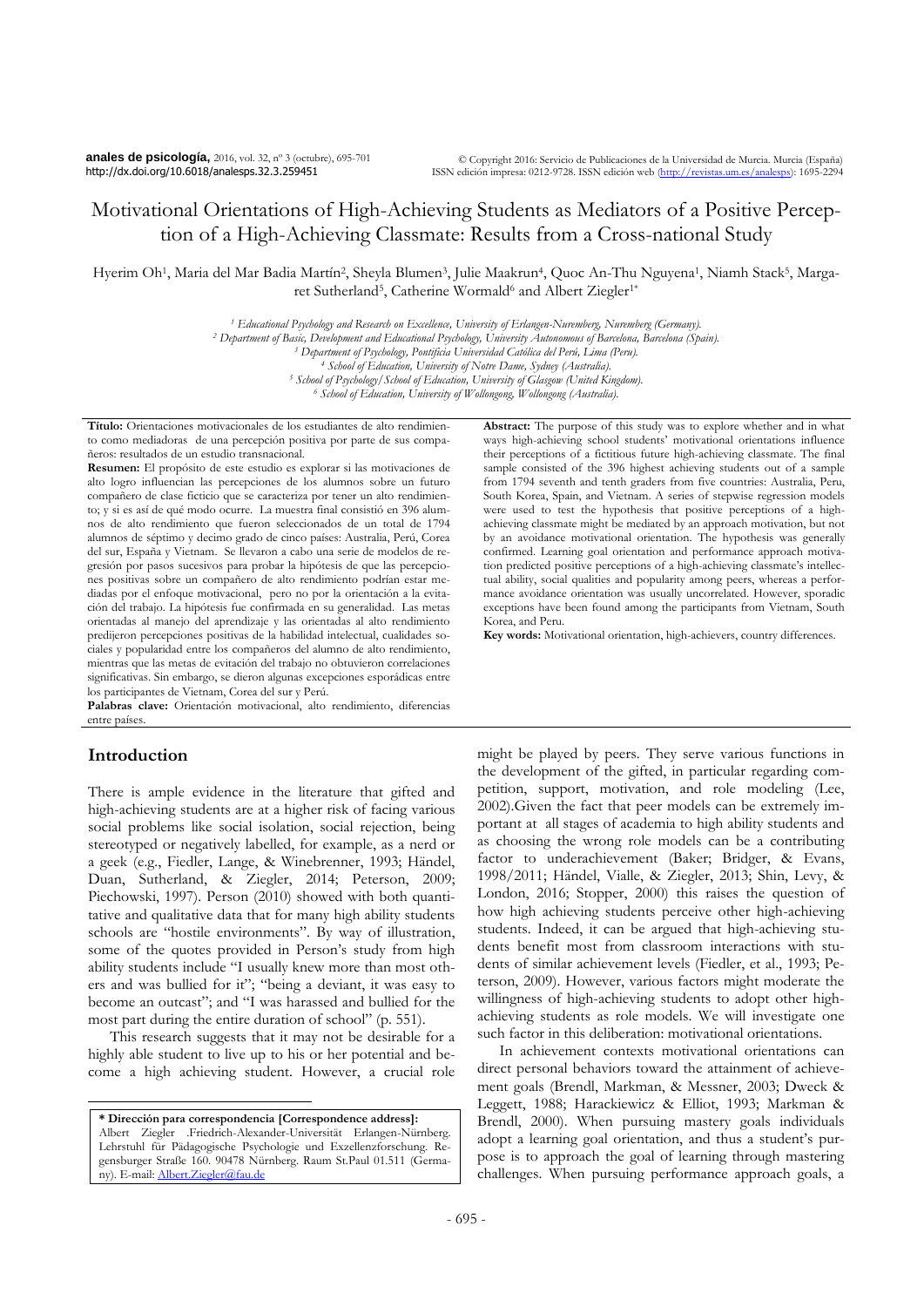student strives to demonstrate task competence and reveal high performance. The learning goal orientation and the performance approach orientation are usually considered as different types of an approach orientation (but see Elliot, 1999, for an alternative point of view). Performance avoidance orientations are characterized as avoidance goals, because the student focuses on avoiding situations that reveal incompetence. Thus, individuals who subscribe to such an orientation are thought to be driven by the prevention of possible failure.

Some evidence already exists that an approach orientation might be an especially important factor in the perception of high-achieving students. For example, Lockwood & Kunda (1997) found that high-achieving role models can only be effective when the observer believes they can also attain comparable performance levels. Similarly, research evidence suggests that role models have more positive effects when they have acquired their skills through learning and not just because they are considered as gifted (Bagès, & Martinot, 2011).

These findings seem to be consistent with other studies. Goal-related environments and activities are generally preferred to those that are irrelevant to a goal (Brendl et al., 2003; Ferguson & Bargh, 2004; Read & van Leeuwen, 1998). It therefore seems reasonable to suggest that people's attitudes toward their environment (people, objects) rely on the degree to which the environment can be useful for attaining a goal. Based on this functional perspective, the individual pursuit of a goal causes people to perceive useful stimuli as more positive or less negative. Those who are pursuing a goal automatically evaluate relevant stimuli as more positive in comparison with those are not striving to attain a goal. For example, studies revealed that students whose performance goal orientation has been stimulated exhibited a preference for information related to their performance goals (Ferguson & Bargh, 2004). However, there is also evidence for a devaluation effect. For example, in some studies (e.g., Brendl et al., 2003) it has been reliably demonstrated that goal-unrelated stimuli in one's environment are devalued when the person was pursuing a goal.

## **Aim of the present study**

The present study is an explorative study in which we investigate how favorably high-achieving students perceive a (fictitious) high-achieving future classmate. Our sample consists of adolescent students in the top 20% of school records. Indeed, excellence in schools is typically defined in terms of grades and performance because academic outcome is easily measured.

In the competition context of schools, high-achievers have already experienced academic success on prior exams. Their past achievement histories engender them to set highperformance expectations for an upcoming exam. The experience of academic successes usually leads high-achievers to reflect on, and endorse, approach goals, whereas low performing students´ achievement orientations are not characteristically oriented towards competence (Brophy, 2005; Harackiewicz & Elliot, 1993). Taking into account that approach goals lead to positive evaluations of goal-related stimuli (Brendl et al., 2003; Ferguson & Bargh, 2004; Markman & Brendl, 2000; Read & van Leeuwen, 1998) in this study we propose that approach goals will lead to more positive evaluations of high-achievers attributes. Thus, the first hypothesis of this study is: When high-achieving students endorse an approach motivation (either a learning goal orientation or a performance approach orientation) they will evaluate characteristics of a high-achieving student more positively.

In contrast, we assume that students with a performance avoidance orientation devalue information related to a highachieving peer (cf. Brendl et al., 2003). Indeed, students with high-achievements particularly avoid revealing their underperformance relative to their higher performing classmates (e.g., Neumeister & Finch, 2006). Thus, students with avoidance motivational orientation may not be interested in the characteristics of the successful student. The second hypothesis in this study therefore is: A performance avoidance orientation of high-achieving students will not be related to evaluations of attributes of high-achieving peers in school.

Our hypotheses are not related to a specific culture. However, there is evidence that motivational orientations can have different effects among students of different cultures (Salili, Chiu, & Lai, 2001; Tao & Hong, 2000). Thus, as an exploratory study the current research also focuses on differences in country cultures ranging from those traditionally perceived as highly individualistic to highly collective cultures (Hofstede, 2001; Triandis, 1995): Australia, Spain, Peru, South Korea, and Vietnam.

#### **Method**

## **Participants**

The sample consists of 1794 seventh and tenth graders. In particular, 479 Vietnamese (51.4% female), 359 South Korean (47.6% female), 168 Australian (53.0% female), 399 Peruvian (48.6% female), and 389 Spanish (45.0% female) were asked for their latest school grades in three major compulsory subjects – mathematics, science and language. The final sample of 396 students were among the 20% highest achieving students according to their GPA in their national sample. The average age of the participants was 13.42 years  $(SD = 1.52)$  with a range from 11 to 16 years. There is no significant difference in age between country groups  $(p =$ .548). The numbers of the participants and gender ratios of the final sample in each country are presented in Table 1.

#### **Measurement**

Questionnaires in paper-and pencil format were administered to the students during their regularly scheduled classes.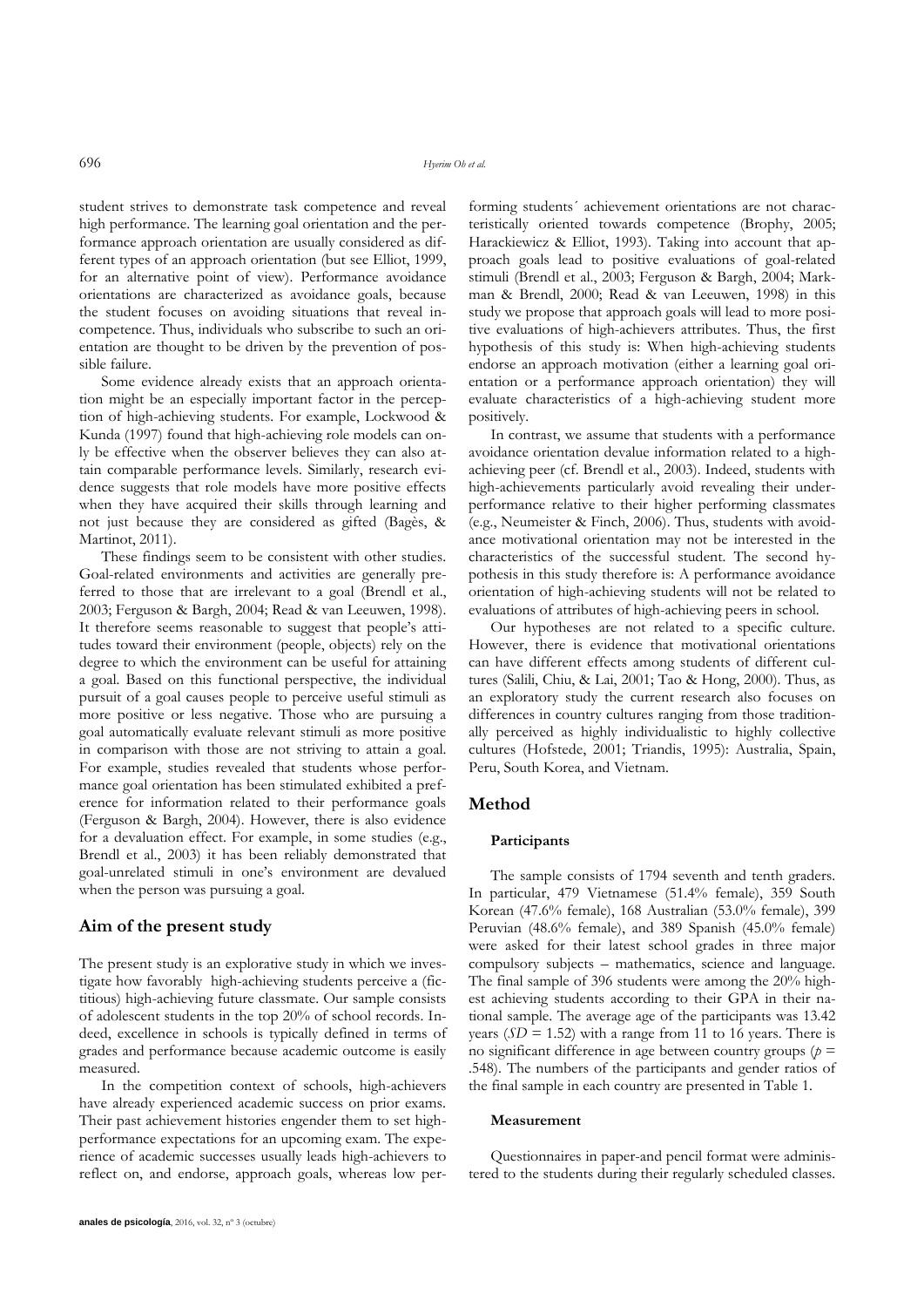Trained local research assistants administered the questionnaires. The English questionnaire was translated into each local language according to usual conventions (Behling & Law, 2000; Smith, 2004) including back translations. All responses were given on a Likert scale ranging from 1 (*strongly disagree*) to 6 (*strongly agree*).

### *Perceptions of high-achiever attributes*

Students were asked to imagine two fictitious new classmates were joining their class. The order of the questionnaire was gender balanced. Half of the participants started with a fictitious male classmate, the other half with a fictitious female classmate. The following instructions were provided to participants:

For the following statements, we want to know what expectations you have, when a new girl (boy) comes into your class. The only thing you know about her (him) is that she (he) was the best student in her (his) previous school. Read each statement and colour the circle that best describes your feelings about the statement.

Similar formats have been widely used in studies of impression formation (Heise, 2010; Rossi & Nock, 1982). For the male and female fictitious high-achieving student participants were asked to indicate their expectations of the new classmate in relation to a list of fourteen pre-defined characteristics (see Händel et al., 2013). The items were to be answered on a 6-point Likert scale. Similarly to Händel et al. (2014) the items were categorized into three areas: intellectual abilities (e.g. "...is very intelligent", "... has many good ideas"), popularity (e.g. "...will be popular in the class", "... is carefree and cool") and social qualities (e.g. "... has a sense of humor", "...communicates well"). Cronbach´s α for the six scales were .77 (intellectual abilities male student), .75 (intellectual abilities female student), .59 (popularity male student), .57 (popularity female student), .83 (social qualities male student), and .81 (social qualities female student).

Participants' achievement motivations were measured using a scale from Ziegler, Dresel, and Stoeger, (2008). The items capture three motivational orientations: learning goal orientation, performance approach orientation, and performance avoidance orientation. Learning goal orientation was measured with six items (e.g., In school I want to improve my skills;  $\alpha = .80$ ). The scale for performance avoidance goal comprises nine items (e.g. I do not want my parents to reproach me because I am bad in school;  $\alpha = .59$ ). Performance approach goal was assessed with nine items (e.g., I want my classmates to notice how good I am;  $\alpha = .78$ ).

## **Results**

#### **Descriptive Analysis**

In a first step we conducted a series of three planned Ttests between the corresponding scales of attributes of a fictitious male and female student in each country. Error level was set at  $p = .05$  and no  $\alpha$ -adjustment was made. However, no significant gender differences were found. Thus, in order to minimize Type 1 error we combined the corresponding male and female target scales of intellectual abilities, social qualities and popularity to three new scales termed as follows INT, SOC, and POP.

Means (*M*) and standard deviations (*SD*) for each scale are shown in Table 1. The results indicate that overall high achieving participants hold positive expectations about the new high-achieving classmate regarding INT, SOC, and POP. All ratings were above the scale mean of 3.5 and most above 4 (agreement). Exceptions were only found for the performance avoidance orientations in Vietnam (*M* = 3.77, *SD* = 0.67), South Korea (*M* = 3.94, *SD* = 0.65), and Spain  $(M = 3.74, SD = 0.95)$ .

|                                         | Vietnam     | South Korea            | Australia    | Peru        | Spain       |  |
|-----------------------------------------|-------------|------------------------|--------------|-------------|-------------|--|
|                                         | M(SD)       | M(SD)                  | M(SD)        | M(SD)       | M(SD)       |  |
| Age (years)                             | 13.27(1.49) | 13.53(1.54)            | 13.73 (1.54) | 13.73(1.54) | 13.43(1.52) |  |
| N                                       | 111         | 76                     | 37           | 83          | 89          |  |
| Female $(\% )$                          | 59%         | 41%                    | 43%          | 49%         | 51%         |  |
| Perception of High-Achievers Attributes |             |                        |              |             |             |  |
| Intellectual ability                    | 4.52(.81)   | 4.57(0.75)             | 4.94(.72)    | 4.62(.69)   | 5.08(.84)   |  |
| Social qualities                        | 4.15(.81)   | 3.93(0.78)             | 4.34(.78)    | 4.60(0.65)  | 5.38(.69)   |  |
| Popularity                              | 3.85(.48)   | 3.97(0.60)             | 4.18(.45)    | 4.44(.57)   | 4.15(.57)   |  |
| Motivational Orientation                |             |                        |              |             |             |  |
| Learning goal                           | 4.84(.76)   | 4.97(.74)              | 5.64(0.46)   | 4.84(.62)   | 5.61(.52)   |  |
| Performance approach                    | 4.44(.75)   | 4.61(.81)<br>4.39(.80) |              | 4.63(.59)   | 4.83(0.71)  |  |
| Performance avoidance                   | 3.77(0.67)  | 3.94(.65)              | 4.01(0.56)   | 4.33(.50)   | 3.74(.95)   |  |

**Table 1.** Descriptive statistics  $(N = 396)$ .

#### **Correlational Analyses**

In the first hypothesis we stated that high-achieving students who endorse an approach motivation (either a learning goal orientation or a performance approach orientation) would evaluate characteristics of a high-achieving student more positively. To examine this hypothesis correlation analyses were conducted (see Table 2). For the participants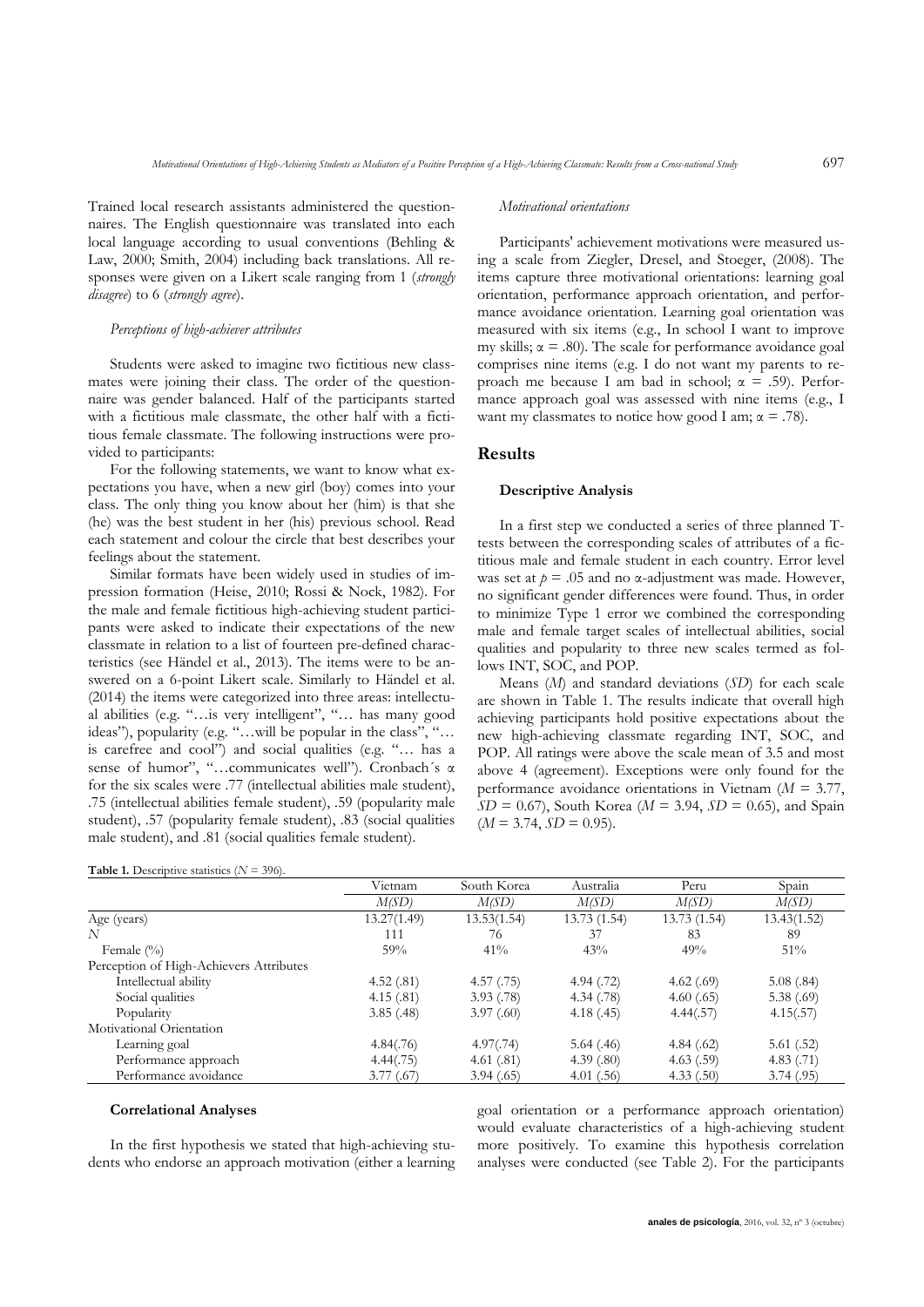across the country groups the Pearson correlations were positive except for a non-significant negative correlation between popularity and learning goal orientation in Peru. All in all, 19 of the predicted 30 correlations proved to be significant  $(p < 0.05)$  and thus mainly confirmed the anticipated relationships. However, substantial country differences were found. In the two Asian countries, Korea and Vietnam, the expected correlations turned out, with the exception of a learning goal orientation with popularity, to be significant. In neither sample in Australia nor in Peru did a learning goal orientation correlate with any of the measured attributes of the fictitious high-achieving student (i.e., intellectual abilities, expected social attributes, and popularity). In contrast, if we include marginally significant correlations  $(p < .10)$  a learning goal orientation correlated in Spain with all the measured attributes. However, in Spain a performance approach orientation correlated only with expected intellectual abilities and was marginally significant with the expected social qualities of the fictitious high-achieving student. A performance approach orientation correlated in Australia as well as in Peru with all the three measured attributes.

| Table 2. Correlations among all variables. |            |            |          |          |                         |
|--------------------------------------------|------------|------------|----------|----------|-------------------------|
| Vietnam                                    | <b>INT</b> | SOC        | POP      | Mastery  | PAP-goals               |
| $\overline{SOC}$                           | $.52**$    |            |          |          |                         |
| POP                                        | $.80**$    | $.41**$    |          |          |                         |
| Learning Goal                              | $.72**$    | $.44**$    | $.56***$ |          |                         |
| Performance approach                       | $.57**$    | $.34**$    | $.46**$  | $.56***$ |                         |
| Performance avoidance                      | $.24**$    | $.22**$    | $.28**$  | .14      | $.32**$                 |
| Korea                                      | <b>INT</b> | <b>SOC</b> | POP      | Mastery  | $\overline{PAP}$ -goals |
| SOC                                        | $.42**$    |            |          |          |                         |
| POP                                        | $.82**$    | $.28*$     |          |          |                         |
| Learning Goal                              | $.23*$     | $.25*$     | .05      |          |                         |
| Performance approach                       | $.46**$    | $.20*$     | $.36**$  | $.36***$ |                         |
| Performance avoidance                      | $.23*$     | $-.10$     | $.29*$   | .05      | $.36***$                |
| Australia                                  | <b>INT</b> | SOC        | POP      | Mastery  | PAP-goals               |
| SOC                                        | $.57**$    |            |          |          |                         |
| POP                                        | $.64***$   | $.29*$     |          |          |                         |
| Learning Goal                              | .11        | .21        | .05      |          |                         |
| Performance approach                       | $.33*$     | .27        | $.28*$   | $.36*$   |                         |
| Performance avoidance                      | .26        | $.38*$     | .12      | .28      | $.66***$                |
| Peru                                       | <b>INT</b> | <b>SOC</b> | POP      | Mastery  | PAP-goals               |
| SOC                                        | $.63**$    |            |          |          |                         |
| POP                                        | $.71**$    | $.40**$    |          |          |                         |
| Learning Goal                              | .10        | .16        | $-.08$   |          |                         |
| Performance approach                       | $.27**$    | $.26**$    | $.26**$  | $.65***$ |                         |
| Performance avoidance                      | .08        | .07        | .13      | $.36**$  | $.49**$                 |
| Spain                                      | <b>INT</b> | SOC.       | POP      | Mastery  | PAP-goals               |
| SOC                                        | $.51***$   |            |          |          |                         |
| POP                                        | $.72**$    | $.29**$    |          |          |                         |
| Learning Goal                              | $.31**$    | $.32**$    | .18      |          |                         |
| Performance approach                       | $.24*$     | .15        | .12      | $.24*$   |                         |
| Performance avoidance                      | .02        | $-.05$     | $-.01$   | .03      | $.31**$                 |

 $0.5.$  \*\* $p \le 0.01$ ; significance levels are given one-tailed for the approach motivations and two-tailed for the avoidance motivations

In our second hypothesis we predicted that a performance avoidance orientation is not associated with the perception of intellectual abilities, social qualities and popularity of a new high-achieving classmate. However, our predication was only confirmed in 9 out of 15 cases. Unexpectedly, six correlations were, although weak, nevertheless significant and all had a positive sign. A closer examination of the associations between performance avoidance goals and the perceptions of high-achiever attributes revealed again substantial cross-national differences. All of the correlations were significant in Vietnam and, with the exception of the correlation between performance avoidance goals and social qualities, the correlations among the Korean students were also significant. In contrast, in line with our prediction none of the correlations in the Spanish-speaking countries of Peru and Spain were significant. A mixed result was found among the Australian students for whom the correlation with social qualities reached the set significance level ( $p < 0.05$ ).

#### **Regression analyses**

To test if the motivational orientations predict perceptions of a new high-achieving student we conducted a series of multiple regression analyses within each participating country. Dependent variables were intellectual abilities, social qualities, and popularity of the new high-achieving student. Predictors in the stepwise multiple regression models were the three motivational orientations. Table 3 provides a summary of the results.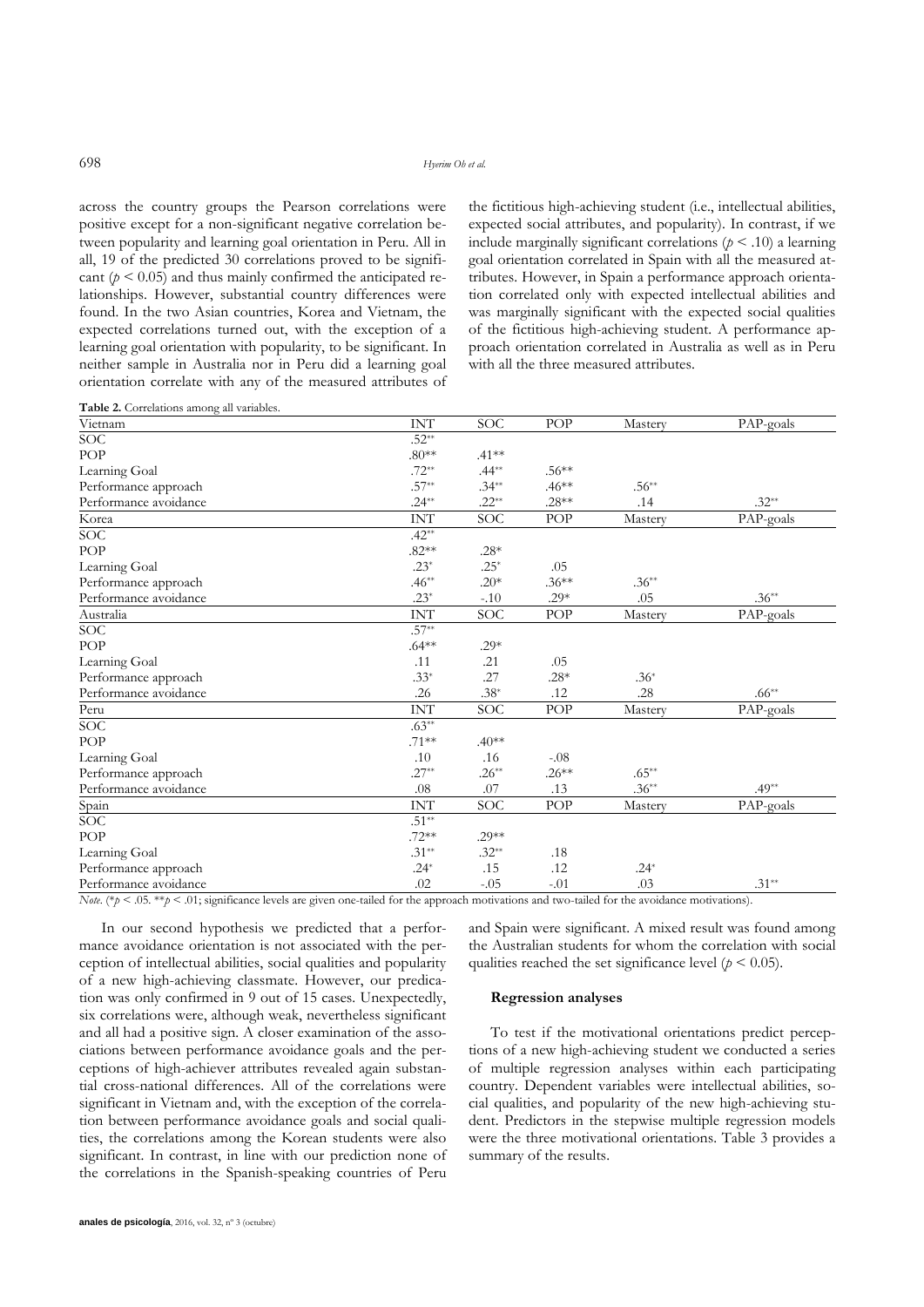| Table 3. Results of the regression analyses. |                                        |           |           |             |          |              |         |         |         |          |
|----------------------------------------------|----------------------------------------|-----------|-----------|-------------|----------|--------------|---------|---------|---------|----------|
|                                              |                                        | Vietnam   |           | South Korea |          | Australia    |         | Peru    |         | Spain    |
|                                              | Intellectual ability of high performer |           |           |             |          |              |         |         |         |          |
|                                              |                                        | t(tsig)   |           | t(tsig)     |          | t(tsig)      | R       | t(tsig) |         | t(tsig)  |
| Learning Goal                                | .58                                    | 7.49***   |           |             |          |              |         |         | .31     | 2.99**   |
| Performance approach                         | .24                                    | $3.13**$  | .46       | $4.45***$   | .33      | $2.05*$      | .27     | $2.48*$ |         |          |
| Performance avoidance                        |                                        |           |           |             |          |              |         |         |         |          |
| F                                            |                                        | 66.94***  | 19.84***  |             | $4.20*$  |              | $6.14*$ |         | 8.96**  |          |
| Adjusted R2                                  |                                        | .545      | .201      |             |          | .082<br>.059 |         |         | .083    |          |
|                                              | Social ability of high performer       |           |           |             |          |              |         |         |         |          |
|                                              | β                                      | t(tsig)   | $\beta$   | t(tsig)     | β        | t(tsig)      | β       | t(tsig) | $\beta$ | t(tsig)  |
| Learning Goal                                | .44                                    | $5.08***$ | .25       | $2.19*$     |          |              |         |         | .32     | $3.19**$ |
| Performance approach                         |                                        |           |           |             |          |              | .26     | $2.46*$ |         |          |
| Performance avoidance                        |                                        |           |           |             | .38      | $2.41*$      |         |         |         |          |
| F                                            |                                        | 25.83***  | 4.79*     |             | 5.82*    |              | $6.06*$ |         | 10.19** |          |
| Adjusted R2                                  |                                        | .184      |           | .048        |          | .118         |         | .058    |         | .095     |
|                                              | Popularity of high performer           |           |           |             |          |              |         |         |         |          |
| Learning Goal                                | .53                                    | $6.80***$ |           |             |          |              |         |         |         |          |
| Performance approach                         |                                        |           | .36       | $3.33**$    |          |              | .53     | 3.97*** |         |          |
| Performance avoidance                        | .21                                    | $2.68**$  |           |             |          |              |         |         |         |          |
| F                                            | 29.86***                               |           | $11.10**$ |             | $8.20**$ |              |         |         |         |          |
| Adjusted R2                                  |                                        | .344      | .119      |             |          | .149         |         |         |         |          |

*Note:* Only the predictors with *p* < .05.were included in the regression models (\**p* < .05. \**\*p* < .01. \**\*\*p* < .001)

Intellectual abilities as an independent variable were predicted by a learning goal orientation in Vietnam and in Spain, while a performance approach orientation was a positive predictor in Vietnam, South Korea, Australia, and Peru. Thus, with regard to intellectual abilities Hypotheses 1 and 2 could, by and large, be confirmed.

The multiple regressions with social qualities of the highachieving student as a dependent variable revealed a significant effect of a learning goal orientation in Vietnam, South Korea, and Spain, while a performance approach orientation was a positive predictor in Peru. Unexpectedly in light of Hypothesis 2 the Australian students' performance avoidance orientation was also a predictor. However, in four of the five countries only, approach motivations predicted positive social attributes and only in one country the performance avoidance orientation, thus we regard Hypotheses 1 and 2 as, by and large, confirmed with the notable exception of the Australian sample.

It was only in Vietnam that the popularity of a highachieving student was predicted by a learning goal orientation. Though this result is in line with Hypothesis 1, unexpectedly in light of Hypothesis 2, a performance avoidance orientation was also a predictor. As predicted by Hypothesis 1 a performance approach motivation was a significant predictor in South Korea and in Peru. None of the motivational orientations predicted popularity of the new high-achieving student in either Australia or Spain. In summing up the results of these regression analyses with the popularity of the fictitious high-achieving student as the dependent variable, we found consistency with Hypothesis 1 in only three of the five countries relating to significant predictions through approach motivation, whereas there was consistency with Hypothesis 2 in four countries where performance avoidance motivation was not a predictor.

## **Discussion**

The current study examined high-achieving students´ perceptions of fictitious new classmates who had been the best student in his/her former school. Given the various social risks for high-achieving students and in particular that they might be stereotyped or labelled as nerds, geeks, etc. (e.g., Händel et al., 2013; Person, 2010: Peterson, 2009) one might wonder if they perceive a student of similar achievement with skepticism or if this student is rather seen as a potential model that confirms the adequacy of their own achievement behavior (Lee, 2002; Shin et al., 2016; Stopper, 2000). In response to this question, as a first result we can report: High achieving students in all countries participating in the study ascribe positive attributes to a new high-achieving student such as high intellectual abilities and social qualities. They also expect them to be popular among classmates. Thus, we can conclude that it is not perceived as a threat per se to be a high-achieving student as predominantly positive attributes are associated with high-achieving students.

We hypothesized that the perception of a high-achieving student might be mediated by the motivational orientations of the high-achieving students. However, we confined that assumption to the two approach goals - learning goal orientation and performance approach orientation (cf. Brendl et al., 2003; Ferguson & Bargh, 2004). We expected no association between performance avoidance orientation and the perception of the new high-achieving classmate. By and large, the data were consistent with our first hypothesis across the countries. Most of the correlations indicated a positive relation between approach motivations and favorable perception of a high-achieving student. From an educational perspective these results suggest the possibility that the activation of approach goals in the classroom might fos-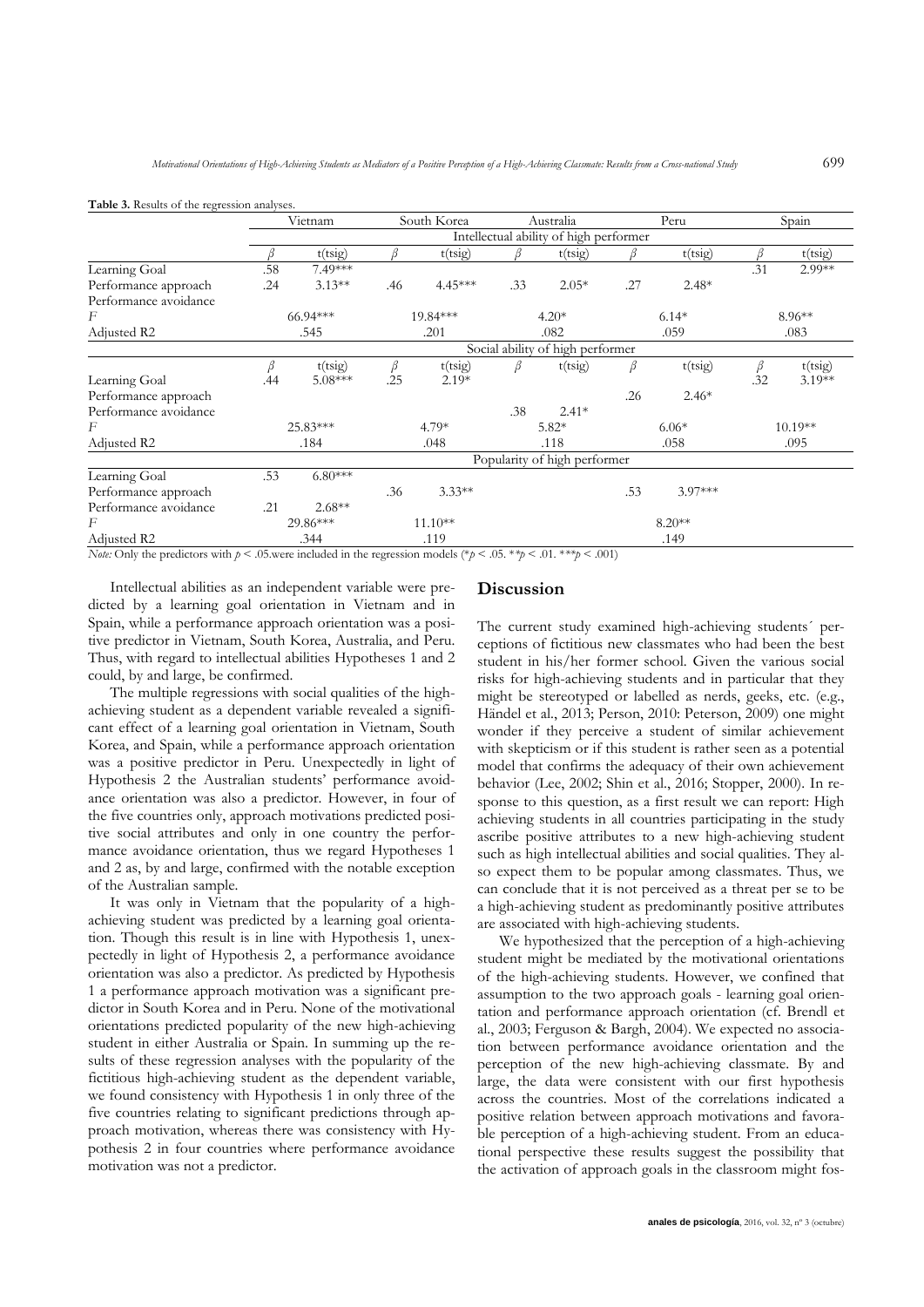ter a positive perception of high-achieving classmates. Further studies should investigate if this applies also to average and low-achieving students. If this would be the case, increased positive attitudes towards high-achieving peers might also help average and low-achieving students to develop more positive attitudes towards learning and achievements.

Although the results showed, in accordance with our second hypothesis, that there was generally no statistically significant association between a performance avoidance orientation and the perception of a high-achieving student, there were some exceptions. Therefore, the second hypothesis had only limited support and a more cautious formulation of a hypothesis would seem to be in order. A more adequate formulation of the second hypothesis might be that a performance avoidance orientation has less influence on the perception of a high-achieving student than an approach orientation. This reformulation has two aspects: First, why does a performance avoidance motivation influence the perception of a high-achieving student at all and secondly, why is the influence less than the influence of the approach orientations? According to several authors avoidance oriented students' behaviors are presumed to be directed by an orientation toward negative achievement outcomes and are usually accompanied by negative affective states like fear of test failure and anticipating shame of an undesirable academic outcome (Dweck & Leggett, 1988; Markman & Brendl, 2000; Smith, 2004). Thus, according to these authors avoidance oriented students are indeed still oriented to achievement outcomes. This might explain the sporadic positive correlations with their perception of high-achieving students. However, for an avoidance oriented student, a highachieving student might be a less suitable role model than for an approach oriented student. At least this would be suggested by the devaluation assumption.

In conclusion we want to mention several limitations of our study. Although we found substantial between country differences, it should be pointed out that the samples were

## **References**

- Bagès, C. & Martinot, D. (2011). What is the best model for girls and boys faced with a standardized mathematics evaluation situation: A hardworking role model or a gifted role model? *British Journal of Social Psychology, 50*(3), 536–543.
- Baker; J.A., Bridger, R., & Evans, K. (1998/2011). Models of underachievement among gifted preadolescents: The role of personal, family, and school factors. *Gifted Child Quarterly, 42*(1), 5-15. doi: 10.1177/001698629804200102
- Behling, O., & Law, K.S. (2000) *Translating questionnaires and other research instruments: Problems and solutions*. Thousand Oaks, CA: Sage.
- Brendl, C. M., Markman, A. B., & Messner, C. (2003). The Devaluation Effect: Activating a need devalues unrelated objects. *Journal of Consumer Research, 29*(4)*,* 463–473. doi:10.1086/346243
- Brophy, J. (2005). Goal Theorists Should Move on From Performance Goals. *Educational* Psychologist, 40(3), 167-176. doi:10.1207/s15326985ep4003\_3
- Dweck, C. S., & Leggett, E. L. (1988). A social-cognitive approach to motivation and personality. *Psychological Review, 95*(2), 256–273. doi:10.1037/0033-295X.95.2.256

not intended to be representative of the country, but rather convenience samples. Thus, future studies need to investigate random country samples in order to make more substantiated claims about cross-national influences.

A second limitation of this study is that the internal consistency of the popularity scale, though still within the acceptable range, was rather low. The reason we were unable to find predictors of popularity in two countries might be in part due to the low reliability of this scale. Possibly these measurement problems of popularity may depend on the specific school environments. It is well-established that the attributes which constitute popularity in a school environment can vary greatly (Schwartz, Gorman, Nakamoto, & McKay, 2006). Thus, in future research special care should be given to the development of a more reliable measurement of popularity and consideration of the potential differences in school contexts.

A third limitation is that the hypotheses we postulated assumed a direct impact of motivational orientations on the perception of a future high-achieving classmate. Therefore we did not specify any cultural related variable that might moderate the relationship. However, the results clearly falsified our culture-insensitive perspective. For example, the  $\mathbb{R}^2$ for motivational orientations ranged from .55 for intellectual abilities as a dependent variable in Vietnam to insignificant predictions in Australia and in Spain for popularity as a dependent variable. Similarly the disparities within a country in terms of explained variances of the measured attributes of the fictitious new high-achieving classmate were also huge. These results lead us to the assumption that the effects were moderated by further factors that we failed to address in our study. However, this leads to the forth limitation we want to mention. Our data are cross-sectional and therefore no conclusions can be drawn about causality. In future, longitudinal and in particular experimental studies are needed in order to draw causal inferences and in particular to investigate possible moderators.

- Elliot, A. J. (1999). Approach and avoidance motivation and achievement goals. *Educational Psychologist, 34*(3), 169–189. doi:10.1207/s15326985ep3403\_3
- Ferguson, M. J., & Bargh, J. A. (2004). Liking is for doing: the effects of goal pursuit on automatic evaluation. *Journal of Personality and Social Psychology, 87*(5), 557–572. doi:10.1037/0022-3514.87.5.557
- Fiedler, E.D., Lange, R. E., Winebrenner, S. (1993). In search of reality: Unraveling the myths about tracking, ability grouping, and the gifted. *Roeper Review, 16*, 4-7.
- Händel, M., Duan, X., Sutherland, M. & Ziegler, A. (2014). Successful in science and still popular: A pattern that is possible in China rather than in Germany or Russia. *International Journal of Science Education. 36*, 887– 907. DOI: 10.1080/09500693.2013.830232
- Händel, M., Vialle, W., & Ziegler, A. (2013). Student perceptions of high achieving classmates. *High Ability Studies, 24*, 99-114.
- Harackiewicz, J. M., & Elliot, A. J. (1993). Achievement goals and intrinsic motivation. *Journal of Personality and Social Psychology, 65*(5), 904–915. doi:10.1037/0022-3514.65.5.904
- Heise, D. R. (2010). *Surveying cultures: Discovering shared conceptions and sentiments*.